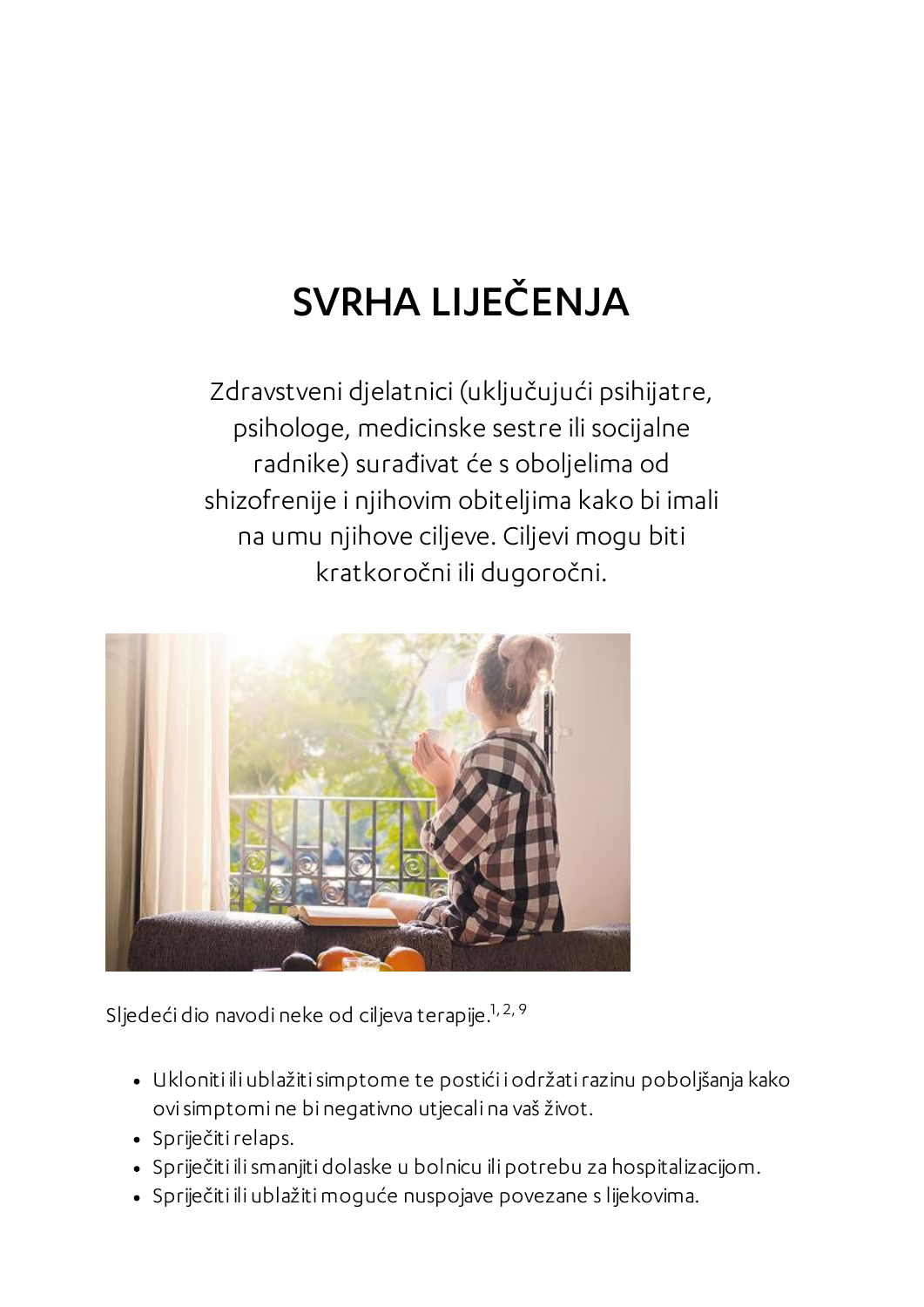Započeti ilise vratiti normalnim svakodnevnim aktivnostima (poput posla, školovanja, samostalnog života i društvenih odnosa).

## Literatura

- . APA Clinical Guidelines. American Psychiatric Association. Practice guidelines for the treatment of patients with schizophrenia. 2004
- . Falkai P et al. World J Biol Psychiatry 2005; 6: 132-191.
- . Kendler KS et al. Arch Gen Psychiatry 1996; 53: 1022-1031.
- . World Health Organization. The World Health Report: 2001: Mental health: new understanding, new hope.
- . American Psychiatric Association. Diagnostic and Statistical Manual of Mental Disorders. 4th Edition Text Revision (DSM-IV-TR). Arlington: American Psychiatric Publishing Inc. 2000.
- . Lieberman JA et al.J Clin Psychiatry 1996; 57(suppl 9): 5-9.
- . Breier A et al. Am J Psychiatry 1994; 151: 20-26.
- . Robinson DG et al. Am J Psychiatry 1999; 156: 544-549.
- . National Institute for Clinical Excellence.National Clinical Practice Guidelines Number 82.
- . Howard R et al. Am J Psychiatry 2000; 157: 172-178.
- . Angermeyer MC et al. Schizophr Bull 1990; 16: 293-307.
- . Murray RM and Fearon P.J Psychiatr Res 1999;33: 497-499.
- . Lang UE et al. Cell Physiol Biochem 2007; 20: 687-702.
- . Harrigan SM et al. Psychol Med 2003;33: 97-110.
- . Bottlender R et al. Schizophr Res 2003; 62:37-44.
- . Lynn Starr h. et al: Comparison of long-acting and oral antipsychotic treatment effects in patients with schizophrenia, comorbid substance abuse, and a history of recent incarceration: An exploratory analysis of the PRIDE study; Schizophr Res. 2018 Apr;194:39-46. doi: 10.1016/j.schres.2017.05.005. Epub 2017 Jun 7
- . Awad AG et al. Pharmacoeconomics 2008; 26: 149-162.
- . Keith SJ et al. Psychiatr Serv 2004; 55: 997-1005.
- . Lieberman JA et al. Pharmacol Rev 2008; 60:358-403.
- . Tandon R et al. Psychoneuroendocrinology 2003; 28(suppl 1): 9-26.
- . Wyatt RJ. Schizophr Bull 1991; 17:325–351